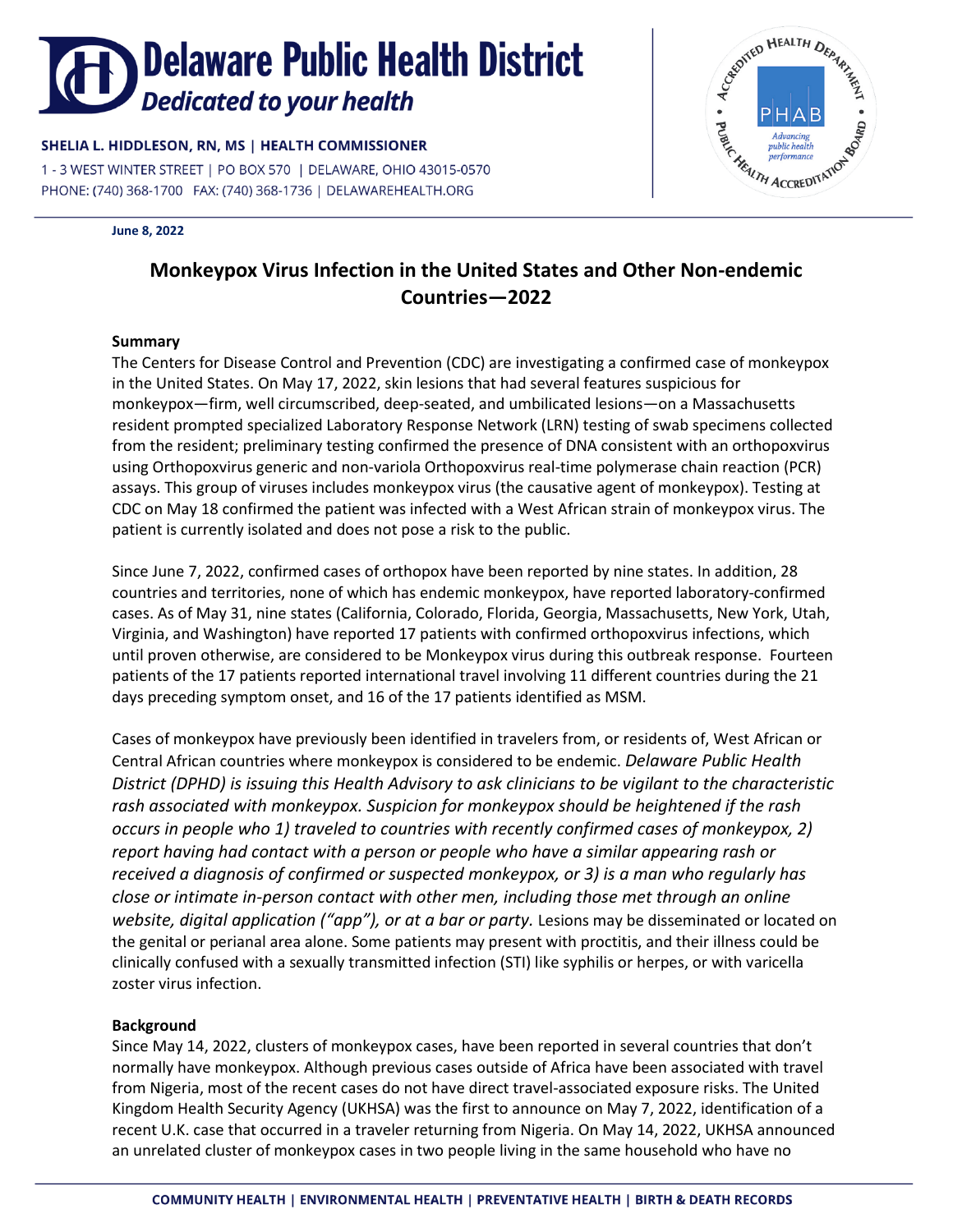history of recent travel. On May 16, 2022, UKHSA announced a third temporally clustered group of cases involving four people who self-identify as gay, bisexual, or men who have sex with men (MSM), none of whom have links to the three previously diagnosed patients. Some evidence suggests that cases among MSM may be epidemiologically linked; the patients in this cluster were identified at sexual health clinics. This is an evolving investigation and public health authorities hope to learn more about routes of exposure in the coming days.

[Monkeypox](https://www.cdc.gov/poxvirus/monkeypox/) is a zoonotic infection endemic to several Central and West African countries. The wild animal reservoir is unknown. Before May 2022, cases outside of Africa were reported either among people with recent travel to Nigeria or contact with a person with a confirmed monkeypox virus infection. However, in May 2022, nine patients were confirmed with monkeypox in England; six were among persons without a history of travel to Africa and the source of these infections is unknown. Monkeypox disease symptoms always involve the characteristic rash, regardless of whether there is disseminated rash. Historically, the rash has been preceded by a prodrome including fever, lymphadenopathy, and often other non-specific symptoms such as malaise, headache, and muscle aches. In the most recent reported cases, prodromal symptoms may not have always occurred; some recent cases have begun with characteristic, monkeypox-like lesions in the genital and perianal region, in the absence of subjective fever and other prodromal symptoms. For this reason, cases may be confused with more commonly seen infections (e.g., syphilis, chancroid, herpes, and varicella zoster). The average incubation period for symptom onset is 5–13 days.

The typical monkeypox lesions involve the following: deep-seated and well-circumscribed lesions, often with central umbilication; and lesion progression through specific sequential stages—macules, papules, vesicles, pustules, and scabs. Synchronized progression occurs on specific anatomic sites with lesions in each stage of development for at least 1–2 days. The scabs eventually fall off. Lesions can occur on the palms and soles, and when generalized, the rash is very similar to that of smallpox including a centrifugal distribution. Monkeypox can occur concurrently with other rash illnesses, including varicella-zoster virus and herpes simplex virus infections. Case fatality for monkeypox is reported to range between 1 and 11%. Confirmatory laboratory diagnostic testing for monkeypox is performed using real-time polymerase chain reaction assay on lesion-derived specimens.

A person is considered infectious from the onset of symptoms and is presumed to remain infectious until lesions have crusted, those crusts have separated, and a fresh layer of healthy skin has formed underneath. Human-to-human transmission occurs through large respiratory droplets and by direct contact with body fluids or lesion material. Respiratory droplets generally cannot travel more than a few feet, so prolonged face-to-face contact is required. Indirect contact with lesion material through fomites has also been documented. Animal-to-human transmission may occur through a bite or scratch, preparation of wild game, and direct or indirect contact with body fluids or lesion material. There is no specific treatment for monkeypox virus infection, although antivirals developed for use in patients with smallpox may prove beneficial. Persons with direct contact (e.g., exposure to the skin, crusts, bodily fluids, or other materials) or indirect contact (e.g., presence within a six-foot radius in the absence of an N95 or filtering respirator for ≥3 hours) with a patient with monkeypox should be monitored by health departments; depending on their level of risk, some persons may be candidates for post-exposure prophylaxis with smallpox vaccine under an Investigational New Drug protocol after consultation with public health authorities.

## **Recommendations**

If clinicians identify patients with a rash that could be consistent with monkeypox, especially those with a recent travel history to a country where monkeypox has been reported, monkeypox should be considered as a possible diagnosis. The rash associated with monkeypox involves vesicles or pustules that are deep-seated, firm or hard, and well-circumscribed; the lesions may umbilicate or become confluent and progress over time to scabs. Presenting symptoms typically include fever, chills, the distinctive rash, or new lymphadenopathy; however, onset of perianal or genital lesions in the absence of subjective fever has been reported. The rash associated with monkeypox can be confused with other